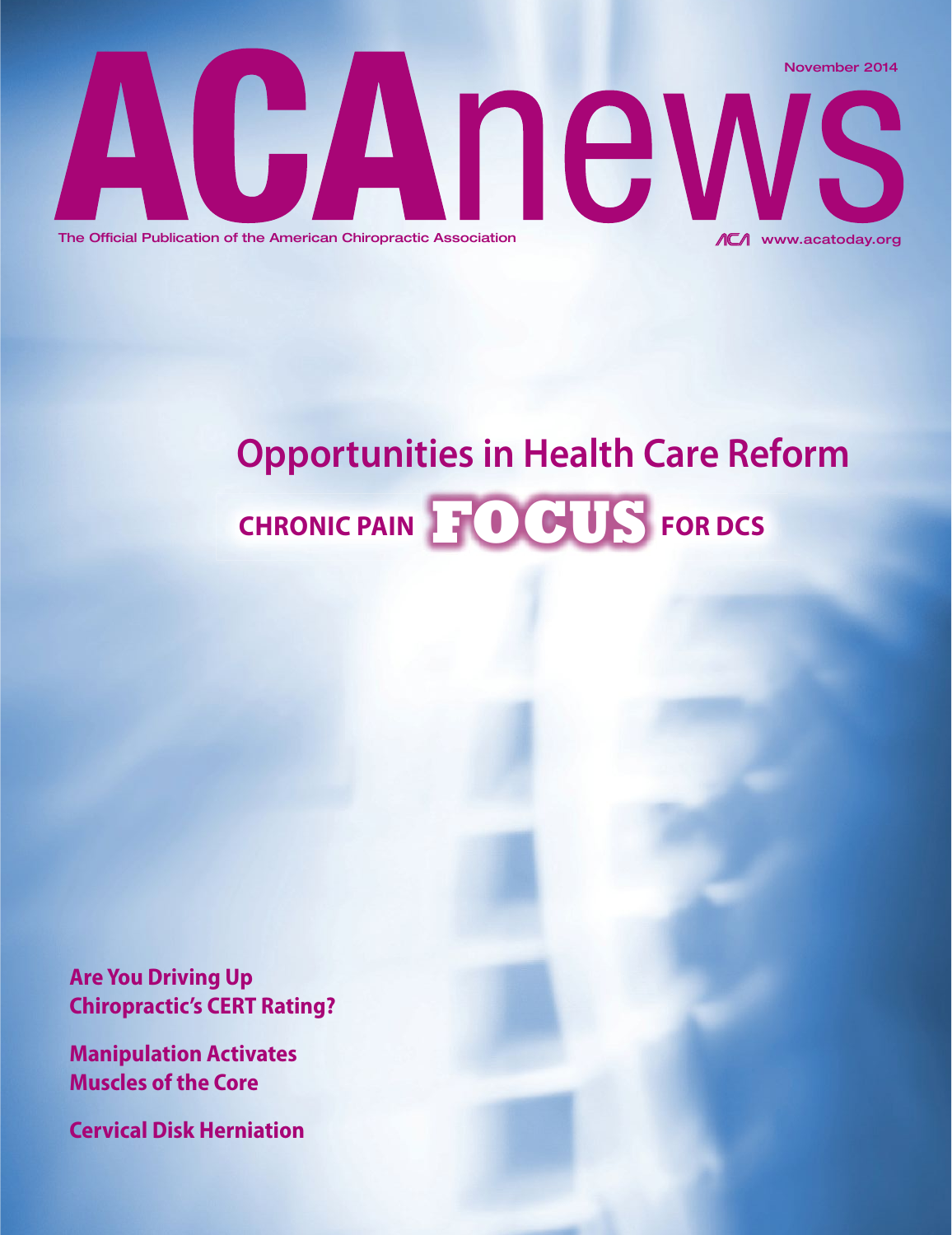# **CHRONIC PAIN FOR DCS Opportunities in Health Care Reform FOCUS**

Low-back pain is one of the most common chronic, non-malignant pain conditions treated by primary care physicians.1 Chiropractors and primary care physicians treat more than 90 percent of patients suffering with chronic pain.<sup>2</sup> Opioids are common medications used to treat patients with chronic, non-malignant pain, described as Pain unrelated to cancer that persists beyond the usual course of the disease or injury.<sup>3</sup> The Centers for Disease Control and Prevention claim that opioids continued to increase drug overdose deaths for the 11th consecutive year in 2010.

In 2010, nearly 60 percent of the drug overdose deaths (22,134) involved pharmaceutical drugs. Opioid analgesics, such as oxycodone, hydrocodone, and methadone, were involved in about 3 of every 4 pharmaceutical overdose deaths (16,651), confirming the predominant role opioid analgesics play in drug overdose deaths. 4

**D** aren Anderson, MD, discusses an innovative<br>program that improves the quality of care<br>for patients with chronic pain in community<br>health centers by including chiropractic Michael program that improves the quality of care for patients with chronic pain in community health centers by including chiropractic. Michael Taylor, DC, describes how expanded scope of practice for chiropractic physicians affects chronic pain treatment. James J. Lehman, DC, presents how and why doctors of chiropractic (DCs) should become members of the primary care team as neuromusculoskeletal practitioners to treat patients with chronic pain. The authors stress that chiropractic clinicians may play a valuable role in the primary care setting by helping to evaluate and manage patients suffering with acute and chronic pain caused by neuromusculoskeletal conditions.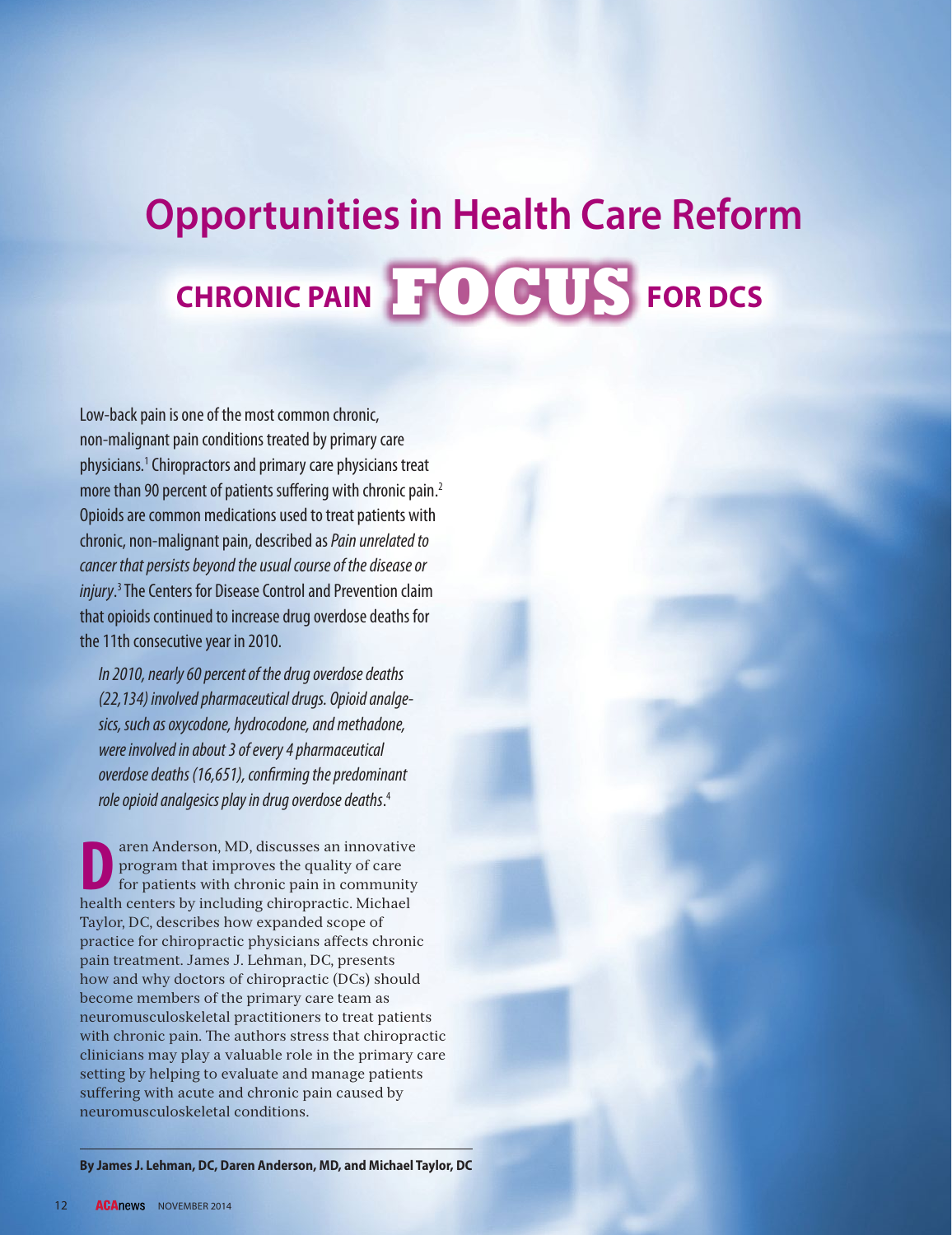# **Chronic Pain Treatment/Primary Care**

Chronic pain affects more than 100 million people in the United States and leads to more than \$635 billion per year in costs attributable to medical treatment and lost productivity (IOM cost of pain in America). Chronic back pain is the No. 1 cause of job-related disability according to the National Center for Health Statistics.The majority of patients with chronic pain will seek treatment from a primary care provider.²

### **Chronic Pain and Illness**

*When pain persists for months or even years, long after whatever started the pain has gone or because the injury continues, it becomes a chronic condition and illness in its own right.*

As implementation of the Patient Protection and Affordable Care Act (PPACA) and the National Prevention Strategy moves health care from a system of sick care to one based on wellness and prevention,<sup>5</sup> it is likely that primary care providers will increasingly be called on to provide treatment of chronic pain through coordinated care.

A special committee with a panel of adult and pediatric pain experts was convened to explore issues related to pain and the practice of medicine. This panel included anesthesiologists, neurologists, primary care physicians, emergency physicians, nurses, pharmacists and psychologists who proclaimed that it was time to revolutionize the treatment of chronic pain in America. Current deficiency in the training of primary care providers in pain management represents an opportunity for reform and to promote the integration of healthcare professionals, including chiropractic physicians to offer holistic, evidence-based and patient-centered services.

*Most people in pain, including those with chronic symptoms, go to primary care providers to get relief. But current systems of care do not adequately train or support internists, family physicians and pediatricians, the other healthcare providers who provide primary care in meeting the challenge of treating pain as a chronic illness. Primary care providers often receive little training in the assessment and treatment of complex chronic pain condition.6*

### **Project ECHO, CHCI and Integration**

The Stepped Care Model for Chronic Pain (SCM-PM) is a population-based strategy advocated by the American Academy of Pain Medicine for pain management that has been adopted by the Veterans Health Administration (VHA) as its standard for pain care. The SCM-PM calls for primary care-based screening and routine management of pain with additional resources provided for more complex cases. The model has resulted in improved patient outcomes for pain in several VHA settings.<sup>7,8,9</sup>

Outside the VHA setting, chronic pain is also a common condition,

#### **James J. Lehman, DC, MBA, FACO**

Dr. James J. Lehman is an associate professor of clinical sciences and director of health sciences postgraduate education at the University of Bridgeport. He is a board-certified chiropractic orthopedist and neuromusculoskeletal medicine specialist at the Community Health Center Inc., in Waterbury, Conn., a federally qualified health center and a patient-centered medical home. Dr. Lehman teaches non-surgical orthopedics, neurosciences, neuromusculoskeletal medicine, evidence-based practice and health care reform classes for the University of Bridgeport. He also serves as the team chiropractor for the Bridgeport Bluefish pro baseball team and mentors fourthyear chiropractic clerks and chiropractic residents in orthopedics/neuromusculoskeletal medicine. He can be contacted at jlehman@bridgeport.edu.

#### **Daren Anderson, MD**

Dr. Daren Anderson is a general internist and vice president/chief quality officer of Community Health Center, Inc. and associate professor of medicine at Quinnipiac University. CHCI is a multisite community health center providing primary care to more than 130,000 medically underserved patients across Connecticut.

Dr. Anderson is also the director of the Weitzman Institute, a center dedicated to health services research in underserved settings and the development and promotion of new approaches to systems redesign and quality improvement. At the Netter School of Medicine at Quinnipiac University, he teaches and mentors students in quality improvement and applied research in community settings.

#### **Michael Taylor, DC, DABCI, APC**

The American Board of Chiropractic Internists certifies Dr. Michael Taylor as a diplomate chiropractic internist. He is also an advanced practice chiropractic physician by the New Mexico Board of Chiropractic Examiners. Dr. Taylor is certified in manipulation under anesthesia and in chiropractic injectable nutrients. He has taught a variety of clinical topics for several chiropractic post-graduate departments. He is the past president of ACA's Council on Diagnosis and Internal Disorders, Oklahoma Chiropractors' Association, Joint Chiropractic Association of Oklahoma and Oklahoma Association for Advanced Chiropractic Medicine. Dr. Taylor has been honored with the Oklahoma Chiropractic Physician of the Year award and is the developer of the Oklahoma Wellness Campaign. He is president of Marion Medical, P.C., a multispecialty clinic in Tulsa, Okla., and can be contacted at drtaylor@healinginc.net.

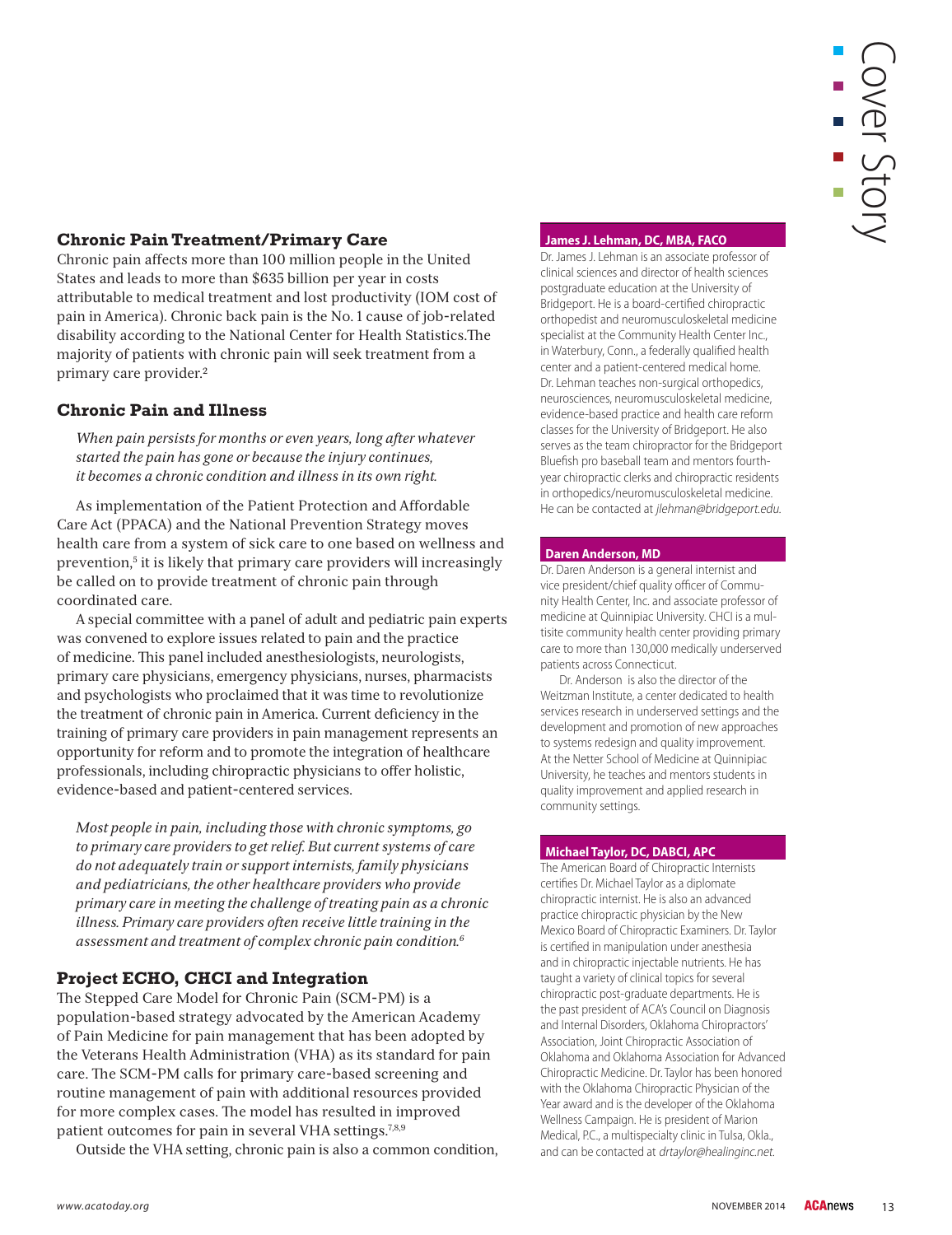especially in safety net practices, such as Federally Qualified Health Centers (FQHC).<sup>10</sup> Whether or not the SCM-PM can improve pain outcomes in non-VHA settings, such as FQHC's, had not previously been determined. To address this question, we undertook a three-year quality improvement project named Project Stepping Out, aimed at adapting the SCM-PM and implementing it at Community Health Center, Inc. (CHCI), a large, statewide FQHC in Connecticut.

CHCI provides comprehensive, integrated primary care services including medical, dental and behavioral health care to more than 130,000 medically underserved patients in the state. More than 60 percent of CHCI patients are racial/ethnic minorities, more than 90 percent are below 200 percent federal poverty level, 60 percent are on Medicaid or state insurance and 22 percent are uninsured. Each CHCI patient has a designated primary care provider.

Project Stepping Out developed a modified version of the SCM-PM that incorporated the basic elements of stepped care customized to reflect the unique characteristics of the FQHC practice. The  $\,$ principal goals of the project included: 1) improving the ability of the primary care team to screen for and manage routine pain complaints by following protocols and using basic tools to improve the assessment, documentation, treatment and monitoring of pain; 2) providing additional resources and supports, including on-site access to behavioral health and chiropractic treatment to assist primary care providers (PCPs) in managing more complex cases; and 3) providing PCPs access to a multidisciplinary pain-management consultation via teleconference using Project ECHO.

To address the deficiency of pain-management knowledge among PCPs, the project first provided additional education to all CHCI providers. Grand rounds presentations addressing pain-management best practices were given twice yearly, and providers completed online CME modules about pain management and opioid prescribing.

To improve monitoring and follow-up, formal policies were implemented requiring that all patients receiving chronic opioid therapy (COT) have a signed opioid treatment agreement (OTA), a urine toxicology screen at least once every six months and a functional assessment every three months. In addition, a clinical dashboard was introduced in which clinicians could view adherence rates and their panel of patients receiving COT.

Last, templates for the initial and follow-up assessment of pain were created within the electronic health record (EHR) to help clinicians improve documentation. These templates included

elements necessary to appropriately document pain assessments, including presence and cause of pain, duration, location, other therapies tried, impact of current treatment, functional assessment, diagnostic images reviewed, functional goals established, OTA review, UDT results and signs of opioid misuse/aberrancy.

Additional on-site resources were added to help with more complex patients who fail to improve with routine primary care. While some specialties, such as physical therapy, addiction treatment, and surgical sub-specialties, required outside referral, Project Stepping Out brought chiropractic services to six of CHCI's largest sites.

Behavioral health (BH) services, available at CHCI for years, were further integrated by adding a BH provider to each clinical team. Medical teams were encouraged to refer patients with pain and co-existing BH and/or substance abuse issues to their BH provider for collaborative management.

The final element of the project was the introduction of Project ECHO Pain Management. Project ECHO is a weekly video conference joining PCPs with a team of specialists. Project ECHO Pain Management for this intervention was designed after the model developed by the University of New Mexico.11,12,13,14 One primary care pain champion was selected from each CHCI site to participate in weekly ECHO sessions. The expert faculty team was comprised of specialists in pain management, including interventional pain management, behavioral health, addiction medicine, occupational medicine and pharmacy. Sessions lasted two hours and provided the opportunity to present and to learn from challenging cases. Didactics lasted no more than 30 minutes and covered a wide range of pain-management topics, including safe opioid prescribing, behavioral health interventions, pharmacologic interventions and complementary and alternative treatments, to name a few.

Over the three-year course of this intervention, a broad array of outcome measures demonstrated improvement. Surveys showed that CHCI providers increased their pain-management knowledge from an average score of 153 to 167 on the KnowPain-50, a validated knowledge assessment tool,<sup>15</sup> and that PCPs expressed increased confidence in their ability to manage pain. Chart reviews showed improvements in documentation. Adherence to policies on opioid treatment agreements and urine toxicology screening among patients who used opioids chronically (COT) increased from 49 percent to 64 percent and from 66 percent to 86 percent respectively. Functional assessment and referrals to behavioral health and chiropractic increased significantly. -ere was slight but significant decline in the prescribing of opioids for acute and chronic pain.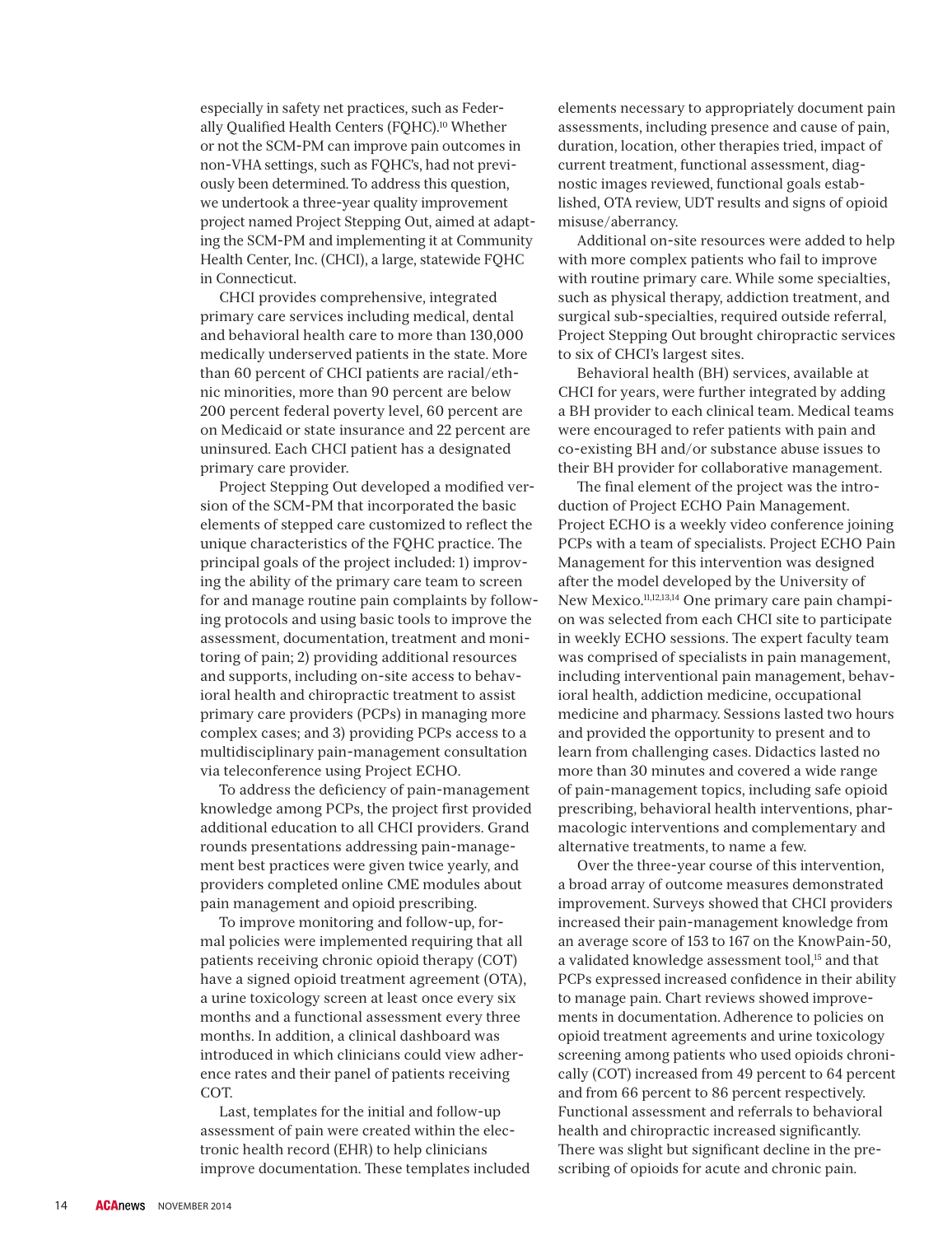Pain management must become a core competency of primary care. This project demonstrated that a multifaceted approach focused on education, collaboration and use of supportive technologies could improve a wide range of pain-management outcome measures.

## **Common Neuromusculoskeletal Causes of Chronic Pain**

Myofascial pain syndromes are very common causes of musculoskeletal pain and common manifestations of chronic pain.16 Simons claims the most common type of neuromusculoskeletal pain is myofascial pain.17 A clinician must identify the cause of the pain, which is often unrecognized myofascial trigger points.18 Clinicians treating chronic pain must recognize the diagnostic criteria for myofascial pain<sup>19</sup>:

- 1. Localized pain in a taut band of muscle;
- 2. Local twitch response to fiber stimulation of the taut band;
- 3. Pain to deep palpation that is recognized as pain;
- 4. Referred pain to a characteristic distant region based on myofascial referral maps;
- 5. Restricted movement in joints related to muscle;
- 6. Weakness that is not caused by neurological compromise; and
- 7. Autonomic dysfunction.

Low-back pain is the most common neuromusculoskeletal symptom presenting to primary care providers and the fifth most common cause for all physician visits.20 Another common neuromusculoskeletal condition treated by PCPs is shoulder pain.21 Whiplash injuries are becoming more frequent in the United States and the rest of the world.22 Recent data indicate three million Americans suffer from whiplash annually.<sup>23</sup> Unfortunately, incomplete recovery from whiplash-type injuries contributes to the incidence of chronic neck pain.24 Neck and cervical muscle pain accompany primary cephalgia,25 while cervicogenic headaches affect 20 percent of patients presenting with chronic headache syndromes.26

# **Chiropractic and Chronic Pain**

Kettner says that pain management is an emerging chiropractic specialty with potential to contribute to the broader field of pain medicine, but he also questions whether it is possible to integrate chiropractic into a traditional medical system.27 One Health Maintenance Organization (HMO) experiment at the Lovelace Health Care System in Albuquerque, N.M., demonstrated that physicians were willing to refer patients to DCs when they perceived it is in the best interest of

their patients (i.e., patient-centered) and they were satisfied with the results of chiropractic care.<sup>28</sup> Today's best available evidence demonstrates chiropractic manipulation to be less expensive and more effective than the usual care by PCPs for low-back pain, shoulder pain/disability and neck pain.29 In addition, there is evidence that suggests chiropractic care benefits patients suffering with migraine and cervicogenic headaches.<sup>30</sup>





### **Scope of Practice and Chronic Pain**

 A limited number of practice acts permit chiropractic physicians with advanced training and credentialing an expanded scope of practice, which includes prescriptive authority.

It is estimated that doctors in Oklahoma have administered well over 300,000 micronutrient intravenous infusions, tens of thousands of trigger-point injections, thousands of intraarticular injections and in excess of 2.5 million intramuscular injections. As a result, DCs in Oklahoma who have the injection credential have become a conservative PCP of choice when treat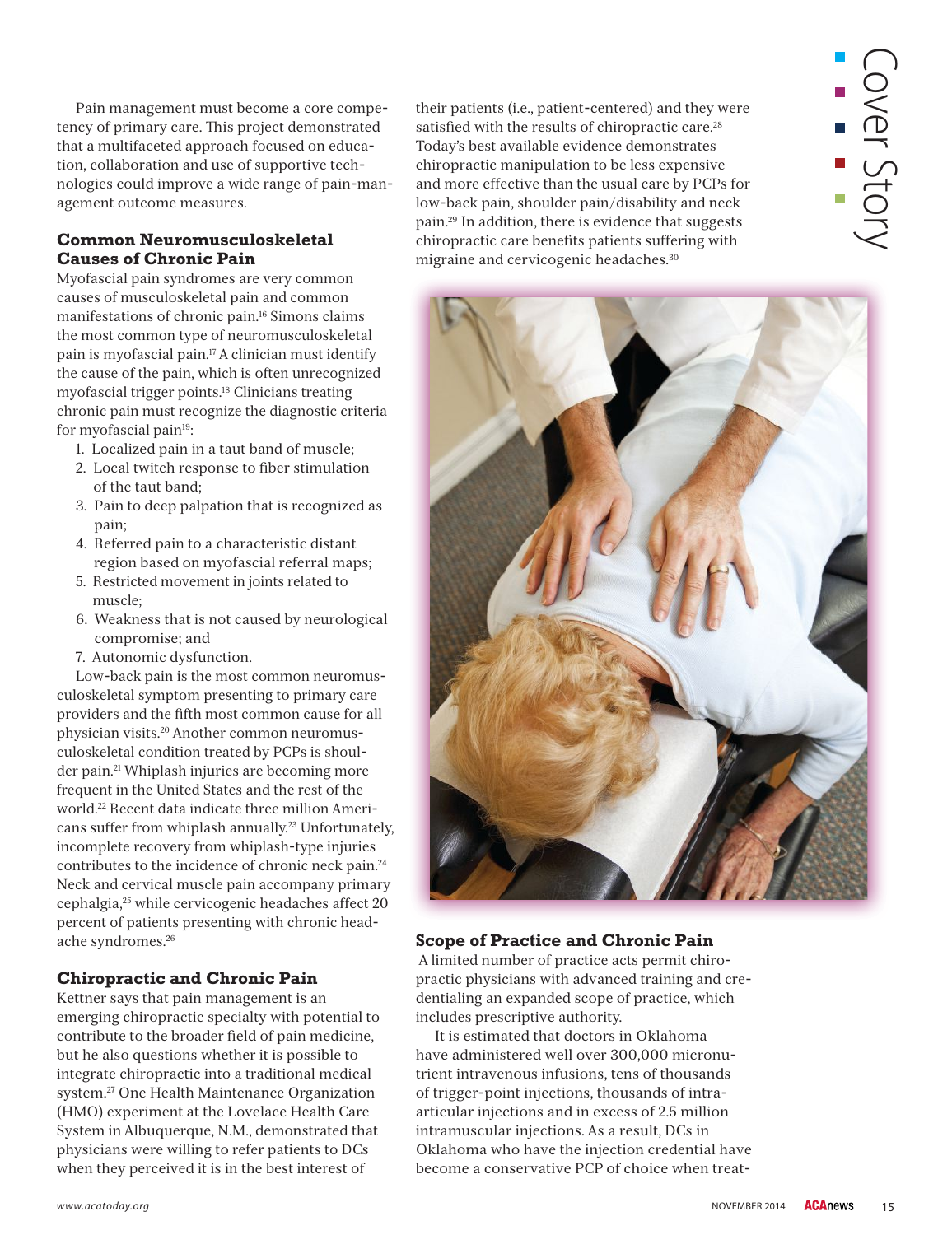ing patients with chronic pain, as well as a host of other conditions.31

A typical chiropractic patient with chronic pain presents with persistent trigger points. A subset of these patients who do not adequately respond to standard chiropractic manual medicine interventions or modalities could be candidates for trigger-point injection therapy. An injection of cyanocobalamin and Traumeel into the core of the trigger point in a retrograde injection manner of at least three quadrants may release persistent, active trigger points with significant relief of the patient's chronic pain.32

#### **DCs as Valuable Members of the Primary Care Team**

If you desire to become a valuable member of a primary care team within a coordinated care organization, you will need to educate yourself, research the current state of health care reform and determine the existing coordinated care organizations in your area. Then you will need to educate physicians and coordinated care organizations about your value. Since most physicians do not know a DC or routinely make referrals to them,<sup>33</sup> you must overcome this barrier to entry. You should provide evidence that integration of



chiropractic into a primary care environment can reduce the prescription of opioid medications for patients suffering with chronic neuromusculoskeletal conditions.34

Primary care providers will make referrals to specialists. So what must you do to become a credentialed specialist? You must integrate into

coordinated care organizations as a neuromusculoskeletal medicine specialist and become a medical staff member.

Bill Morgan, DC, described what chiropractic clinicians should expect to expedite the process when seeking hospital credentials and privileges,<sup>35</sup> and you may anticipate similar requirements to join coordinated care organizations:

- ▶ Work history
- $\blacktriangleright$  Certification of education
- ▶ College degree
- Chiropractic college degree
- $\blacktriangleright$  Internships
- Residencies (if appropriate)
- $\blacktriangleright$  Fellowships (if appropriate)
- $\blacktriangleright$  Advanced training or certifications
- Peer and professional references (usually within two years)
- $\blacktriangleright$  Hospital affiliations
- $\triangleright$  State licensures (all states or territories where you have been licensed)
- Claims history (including current and past insurance carriers).

The Community Health Center, Inc., of Middletown, Conn., requires chiropractic physicians to include board certification in a chiropractic specialty, teaching experience, license to practice chiropractic in Connecticut and professional liability insurance.<sup>36</sup> It seems reasonable to assume that other Federally Qualified Health Centers or Patient-Centered Medical Homes will require PCPs and specialists to be board certified. Health care reform calls for improved quality of care; health centers and patients expect providers to demonstrate exceptional expertise in their specialty or subspecialty.

*Medical specialty certifi cation in the United States is a voluntary process. While medical licensure sets the minimum competency requirements to diagnose and treat patients, it*  is not specialty-specific. Board certification – *and the Gold Star — demonstrates a physician's exceptional expertise in a particular specialty and/or subspecialty of medical practice.* 

*- e Gold Star signals a board-certifi ed physician's commitment and expertise in consistently achieving superior clinical outcomes in a responsive, patient-focused setting. Patients, physicians, healthcare providers, insurers and quality organizations look for the Gold Star as the best measure of a physician's knowledge, experience and skills to provide quality health care within a given specialty.*<sup>37</sup>

 Primary care providers will expect you to provide high-quality, evidence-based and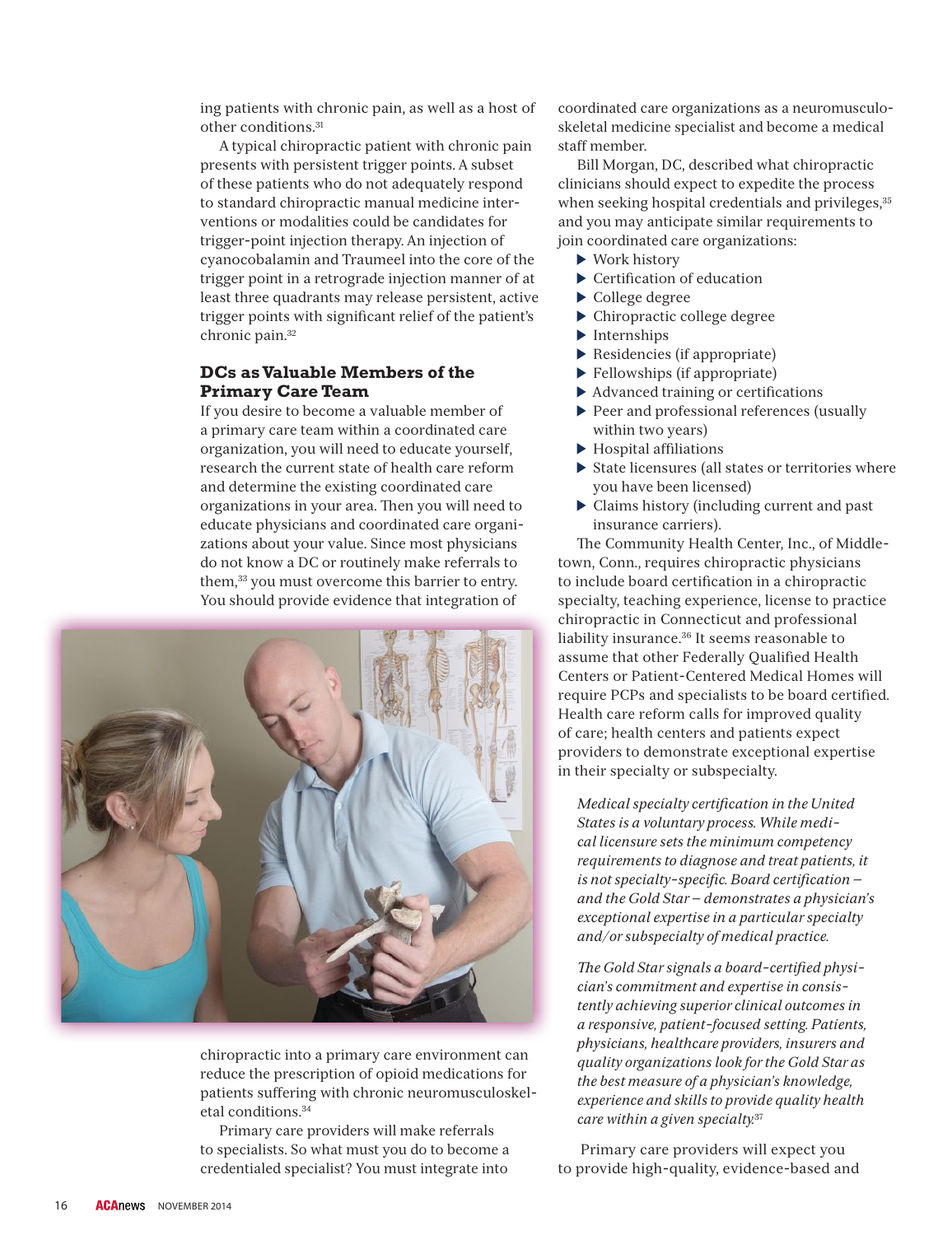patient-centered chiropractic services as a DC and a board-certified specialist. Integration of chiropractic services into coordinated care organizations will improve access to patients with neuromusculoskeletal injuries or diseases that are in need of conservative neuromusculoskeletal medicine.

The authors pose the following question to the chiropractic profession: "Will chiropractic physicians attempt to integrate coordinated care systems or prefer to remain as portal of entry providers and function outside of the system?"

#### **Conclusions**

There is an obvious need in the United States to improve the evaluation and management of patients with chronic pain, and chiropractic services may be part of the solution.

Chiropractic physicians with an interest in treating chronic pain patients should consider joining coordinated care organizations as members of the primary care team.

The chiropractic physician can participate in the care and delivery of a variety of clinical interventions to address a number of patients suffering with neuromusculoskeletal conditions concomitant with chronic pain.

Chiropractic clinicians with specialty certification have the training and credentials necessary to apply for medical staff privileges within coordinated care organizations, such as Accountable Care Organizations, Community Health Centers and Patient-Centered Medical Homes.

When chiropractic specialists integrate the healthcare system of the future, board certification will help to determine their status. The lack of board certification may limit the status of chiropractic physicians to that of mid-level providers or even prevent hiring. ■

#### **Endnotes**

- 1 Blondell RD and Ashrafioun L. Treating Opioid Dependency and Coexistent Chronic Nonmalignant Pain. *Am Fam Physician.* 2008 Nov 15;78(10):1132-1133.
- 2 Breuer B, Cruciani R, Portenoy RK. Pain management by primary care physicians, pain physicians, chiropractors, and acupuncturists: a national survey. *South Med J.* 2010 Aug; 103(8):738-47.
- 3 Jackman R, Purvis JM, Mallett BS. Chronic nonmalignant pain in primary care. *Am Fam Physician*. 2008; 78(10):1155–1162.
- 4 CDC. Opioids drive continued increase in drug overdose deaths. *Drug overdose deaths increase for 11th consecutive year.*  Feb. 20, 2013 [cited July 28, 2014]. Available from: *www.cdc. gov/media/releases/2013/p0220\_drug\_overdose\_deaths.html.*
- 5 National Prevention Council, *National Prevention Strategy*, Washington, DC: U.S. Department of Health and Human Services, Office of the Surgeon General, 2011[Cited July 25, 2014]. Available from: *www.surgeongeneral.gov/initiatives/ prevention/strategy/report.pdf.*
- 6 The Mayday Fund. A Call To Revolutionize Chronic Pain Care in America: An Opportunity for Health Care Reform.
- 7 Kroenke K, Bair M, Damush T, et al. Optimized Antidepres-

sant Therapy and Pain Self-management in Primary Care Patients with Depression and Musculoskeletal Pain: A Randomized Controlled Trial. *JAMA* 2009; 301: 2099-2110.

- 8 Kroenke K. Patients presenting with somatic complaints: epidemiology, psychiatric comorbidity and management. *International Journal of Methods in Psychiatric Research* 2003; 12: 34-43.
- 9 Dobscha SK, Corson K, Perrin NA. Collaborative Care for Chronic Pain in Primary Care: a Cluster Randomized Trial. *JAMA* 2009 Mar 25; 301: 1242-1252.
- 10 Anderson D, Wang S, Zlateva I. Comprehensive assessment of chronic pain management in primary care: a first phase of a quality improvement initiative at a multisite Community Health Center. *Quality in Primary Care* 2013; 20: 421-433.
- 11 Katzman JG, Comerci G, Boyle JF, et al. Innovative Telementoring for Pain Management: Project ECHO Pain. *J Contin Educ Health Prof* 2014; 34: 68-75.
- 12 Arora S, Thornton K, Murata G, et al. Outcomes of treatment for hepatitis C virus infection by primary care providers. *N Engl J Med* 2011.
- 13 Arora S, Kalishman S, Dion D, et al. Partnering urban academic medical centers and rural primary care clinicians to provide complex chronic disease care. *Health Aff* 2011; 30: 1176-1184.
- 14 Arora S, Thornton K, Murata G, et al. Project ECHO Expands Access to Hepatitis C (HCV) Treatment in Rural Areas and Prisons. Treatment is as Effective as a University HCV Clinic. *J Hepatol* 2011; 54: S161-S161.
- 15 Harris Jr JM, Fulginiti JV, Gordon PR, et al. KnowPain-50: A Tool for Assessing Physician Pain Management Education. *Pain Medicine* 2008; 9: 542-554.
- 16 Simons DG, Travell JG. Myofascial pain syndromes. In: Wall PD, Melzack R, editors. Textbook of pain. New York (NY): Churchill Livingstone; 1989. p. 368–85.
- 17 Simons DG, Travell JG. Myofascial Pain and Dysfunction: The Trigger Point Manual. Vol 1. Upper Half of Body. Baltimore: Williams and Wilkens (1999).
- 18 Simons DG. Understanding the Effective Treatment of Myofascial Trigger Points. *Journal of Bodywork and Movement -erapies* (2002) 6(2), 81-88.
- 19 Gerwin RD, Shannon S, Hong CZ et al. Interrater reliability in myofascial trigger point examination. *Pain*  1997;69(1-2)65-73.
- 20 Deyo RA, Weinstein JN: Low back pain. *N Engl J Med* 344:363, 2001.
- 21 Steinfeld R, Valente RM, Stuart MJ: A commonsense approach to shoulder problems. *Mayo Clin Proc* 74:785, 1999.
- 22 Jakobsson L, Norin H, Isaksson-Hellman I. Parameters influencing the risk of AIS 1 neck injuries in frontal and side impacts. Proceedings. International Research Council on the Biomechanics of Impact (IRCOBI) Conference. Montpellier, France, 2000.
- 23 Freeman MD, Croft AC, Rossignol AM, Centeno CJ, Elkins WL. Chronic neck pain and whiplash: a case-control study of the relationship between acute whiplash injuries and chronic neck pain. *Pain Res Manag.* 2006;11(2):79-83.
- 24 Cassidy JD, Carroll LJ, Cote P, et al: Effect of eliminating compensation for pain and suffering on the outcome of insurance claims for whiplash injury. *N Engl J Med* 342:1179, 2000.
- 25 Blau JN, MacGregor EA. Migraine and the neck. *Headache*. 1994;34:88-90.
- 26 Haldeman S, Dagenais S. Cervicogenic headaches: a critical review. *Spine J*. 2001 Jan-Feb;1(1):31-46.
- 27 Contemporary Pain Medicine: Integrative Pain Medicine: The Science and Practice of Complementary and Alternative Medicine in Pain Management. Edited by Audette JF, Failey A. Kettner NW. *Chiropractic Pain Management: An Integrative Approach* (16)333-351. Copyright 2008 Humana Press.
- 28 Pasternak DP, Lehman JJ, Smith HL, Piland NF. Can medicine and chiropractic practice side-by-side? Implications for healthcare delivery. *Hosp Top* 1999;77:8-17.
- 29 Tsertsvadze A, Clar C, Court R, Clarke A, Mistry H, Sutcliffe P. Cost-Effectiveness of Manual Therapy for the Management of Musculoskeletal Conditions: A Systematic Review and Narrative Synthesis of Evidence From Randomized Controlled Trials. *J Manipulative Physiol -er*. 2014 Jun 27